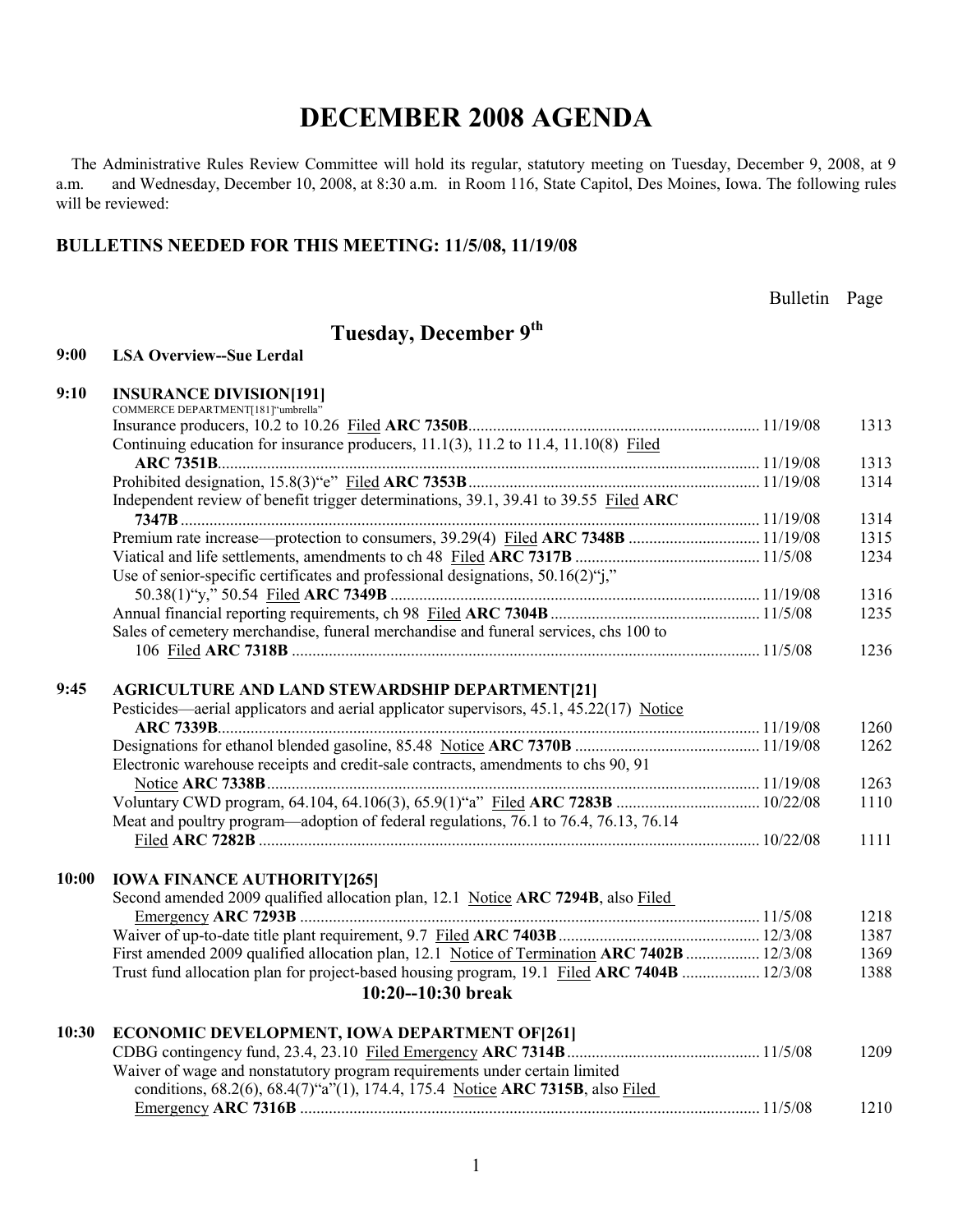#### **10:45 HUMAN SERVICES DEPARTMENT[441]** Medicaid and FIP—eligibility; alignment of procedures across programs, amendments to chs 40, 41, 43, 45, 46, 75, 76 Filed Emergency After Notice **ARC 7295B**.............................. 11/5/08 1214 Iowa disaster aid individual assistance grant program, 58.3(2), 58.4(4), 58.5, 58.6 Filed **ARC 7296B**.................................................................................................................................... 11/5/08 1226 Assignment of rights to medical payments from third parties, 75.2(2), 75.2(4) Notice **ARC 7356B**.................................................................................................................................... 11/19/08 1275 Medicaid—continuous eligibility for children, 75.19, 75.54(4) Filed Emergency After Notice **ARC 7298B**........................................................................................................................ 11/5/08 1215 State-funded family planning program, 76.1(2)"d," ch 87 Notice **ARC 7367B** ................................ 11/19/08 1276 Medicaid—health care data match program; payment from other sources, 76.13, 80.3, 80.5(2) Notice **ARC 7355B** .......................................................................................................... 11/19/08 1279 Medicaid coverage—behavioral health services, 77.26, 78.29, 79.1(2), 79.3(2)"d" Filed Emergency After Notice **ARC 7300B** ........................................................................................... 11/5/08 1216 Supplemental rebates for diabetic supplies, 78.6, 78.9, 78.10, 78.28 Notice **ARC 7369B**................ 11/19/08 1281 Medicaid—local education agency expenses for transportation, 78.6(6), 78.25(2) "e," 78.50(1) Filed **ARC 7301B**........................................................................................................... 11/5/08 1227 Medicaid—reimbursement for nursing facilities related to performance, 81.6(16)"g," 81.36(5) Filed **ARC 7302B**........................................................................................................... 11/5/08 1227 HAWK-I program, amendments to ch 86 Filed **ARC 7336B** ............................................................ 11/19/08 1310 Child care centers, child development homes—staff training, 109.2(6)"b," 109.7, 110.5 Filed **ARC 7303B** .......................................................................................................................... 11/5/08 1229 In-home health related care, 177.4(5), 177.6(3), 177.11(1) Notice **ARC 7371B**............................... 11/19/08 1283 Food assistance program administration, amendments to ch 65 Filed **ARC 7385B** .......................... 12/3/08 1382 Medical assistance for children in court-approved subsidized guardianship homes, 75.1(11), 75.57(6)"s" Filed **ARC 7386B**...................................................................................... 12/3/08 1384 Medicaid for children with disabilities, 75.1(43) Filed Emergency After Notice **ARC 7388B**............................................................................................................................................. 12/3/08 1379 Case management services—compliance with federal regulations, amendments to chs 77, 78 Filed **ARC 7394B** .............................................................................................................. 12/3/08 1384 Medicaid coverage of periodontal and endodontic dental services, 78.4 Filed Emergency After Notice **ARC 7396B** ........................................................................................... 12/3/08 1379 Foster care and adoption policies, 108.8(1)"c"(13), 113.4(1), 113.13, 113.17(1), 156.8(1), 156.11, 200.4(1)"b" Notice **ARC 7372B** ...................................................................... 12/3/08 1365 Donation of funds to department; elimination of provider advisory committee, amendments to ch 150 Filed **ARC 7397B** .................................................................................... 12/3/08 1386 Family support subsidy, 184.9 Filed **ARC 7399B** ............................................................................. 12/3/08 1386 **SPECIAL REVIEW**  Iowa Care Program **12:00 -- 1:00 Lunch 1:00 PUBLIC SAFETY DEPARTMENT[661]**

| I ODLIC SALLETT DELLINTMENT [001]                                                      |      |
|----------------------------------------------------------------------------------------|------|
| Commercial explosive licensing, rescind 5.7, 5.851, 5.865, 5.866; adopt ch 235 Notice  |      |
|                                                                                        | 1190 |
|                                                                                        | 1318 |
| Electrical installations—update of National Electrical Code reference, 201.3 Filed ARC |      |
|                                                                                        | 1319 |
|                                                                                        | 1320 |
| Electrical requirements—adoption of National Electrical Code by reference, 301.5 Filed |      |
|                                                                                        | 1321 |
|                                                                                        |      |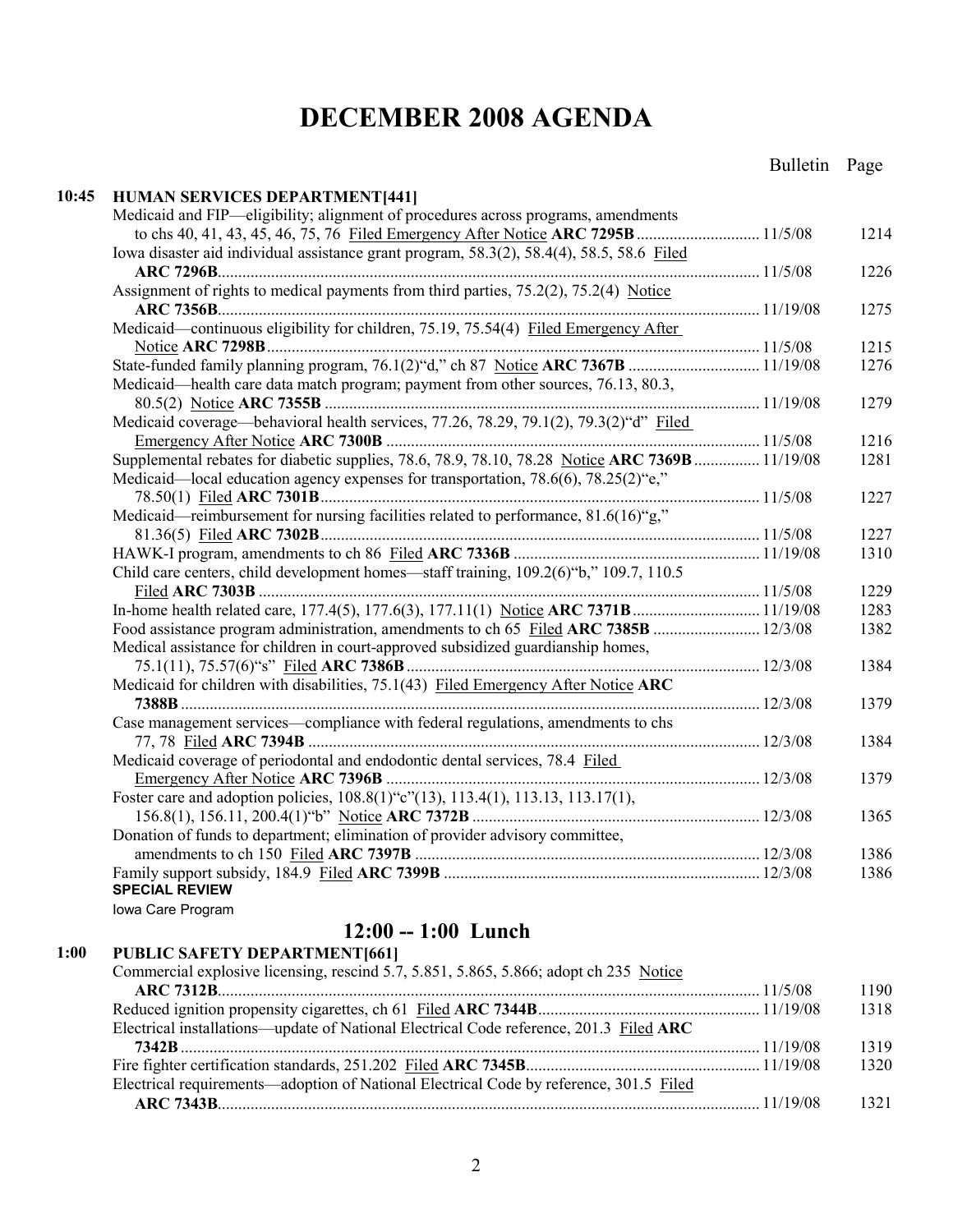|       |                                                                                                 | Bulletin Page |              |
|-------|-------------------------------------------------------------------------------------------------|---------------|--------------|
|       | <b>PUBLIC SAFETY DEPARTMENT[661] continued</b>                                                  |               |              |
|       | Installation requirements—update of National Electrical Code reference, 504.1 Filed             |               |              |
|       |                                                                                                 |               | 1322         |
|       |                                                                                                 |               |              |
| 1:30  | <b>PUBLIC HEALTH DEPARTMENT[641]</b>                                                            |               |              |
|       | Plumbing and mechanical systems examining board—administrative and regulatory                   |               |              |
|       |                                                                                                 |               | 1243         |
|       |                                                                                                 |               | 1182         |
|       | Plumbing and mechanical systems professionals—application, licensure, and                       |               |              |
|       |                                                                                                 |               | 1184         |
|       | Out-of-hospital do-not-resuscitate orders, ch 142, appendix A Notice ARC 7357B  11/19/08        |               | 1287         |
|       |                                                                                                 |               | 1288         |
|       |                                                                                                 |               | 1389<br>1396 |
|       |                                                                                                 |               | 1397         |
|       | EMS—air medical services, driver training, employee termination, 132.1, 132.8 Filed             |               |              |
|       |                                                                                                 |               | 1398         |
|       |                                                                                                 |               | 1399         |
|       | Wednesday, December 10th                                                                        |               |              |
|       |                                                                                                 |               |              |
| 8:45  | <b>REVENUE DEPARTMENT[701]</b>                                                                  |               |              |
|       |                                                                                                 |               | 1325<br>1194 |
|       |                                                                                                 |               | 1195         |
|       | Update of revenue rules pertaining to motor fuel, amend chs 18, 67, 68, 231; rescind chs        |               |              |
|       |                                                                                                 |               | 1325         |
|       |                                                                                                 |               | 1197         |
|       | Individual and corporate income tax; charitable conservation contribution tax credits,          |               |              |
|       |                                                                                                 |               | 1326         |
|       |                                                                                                 |               | 1327         |
|       | Individual, corporation, and franchise tax, amendments to chs 42, 43, 52, 58 Filed ARC          |               |              |
|       |                                                                                                 |               | 1328         |
|       |                                                                                                 |               | 1201         |
|       | Inheritance and estate tax—applicability dates, 86.15, 87.1, 87.6 Notice ARC 7333B  11/5/08     |               | 1202         |
|       |                                                                                                 |               | 1203         |
|       | Audit limitation for lawn care, landscaping and tree trimming and removal services,             |               |              |
|       |                                                                                                 |               | 1406         |
|       | Replacement tax and property tax exemptions, 70.12, 80.5, 80.26, 80.27 Filed ARC                |               |              |
|       |                                                                                                 |               | 1406         |
|       |                                                                                                 |               | 1407         |
|       |                                                                                                 |               |              |
| XX:00 | <b>ENVIRONMENTAL PROTECTION COMMISSION[567]</b><br>NATURAL RESOURCES DEPARTMENT[561] "umbrella" |               |              |
|       |                                                                                                 |               | 1130         |
|       |                                                                                                 |               | 1137         |
|       | Iowa antidegradation implementation procedure, 61.2(2), 61.3 Notice ARC 7368B  11/19/08         |               | 7368         |
|       |                                                                                                 |               | 1139         |
|       | Solid waste comprehensive planning requirements, amendments to ch 101 Notice ARC                |               |              |
|       |                                                                                                 |               | 1173         |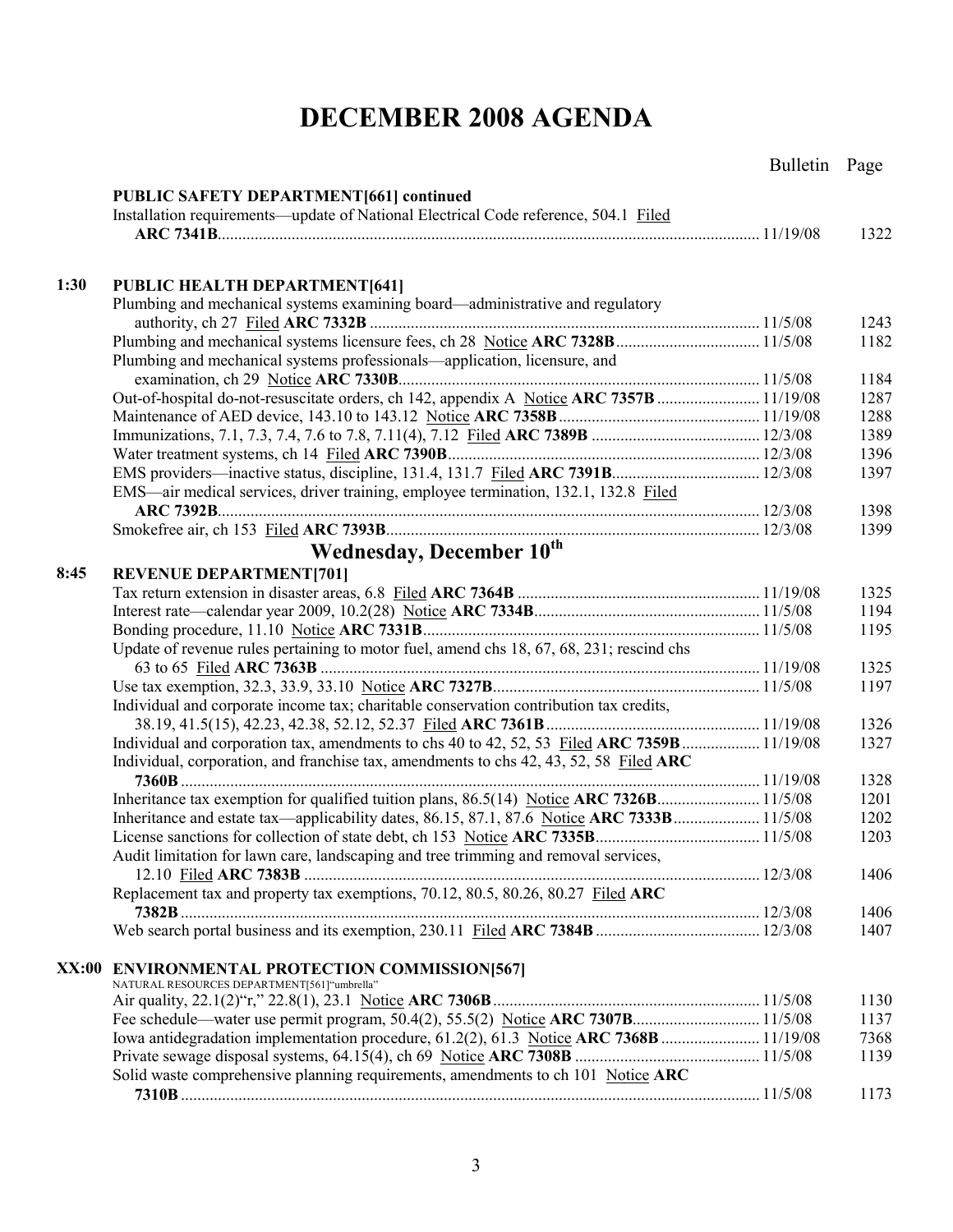|       |                                                                                                                                          | Bulletin Page |      |
|-------|------------------------------------------------------------------------------------------------------------------------------------------|---------------|------|
|       | <b>ENVIRONMENTAL PROTECTION COMMISSION[567]-</b> continued<br>Emission standards—Brick and Boiler MACTs, 23.1(4)"dd" and "dj" Notice ARC |               |      |
|       | Assessment policy and procedure for underground storage tank owners and operators,                                                       |               | 1354 |
|       | Held Over from October                                                                                                                   |               | 1356 |
|       |                                                                                                                                          |               | 567  |
| 10:00 | <b>MANAGEMENT DEPARTMENT[541]</b>                                                                                                        |               |      |
|       |                                                                                                                                          |               | 1237 |
|       | $10:10 - 10:20$ break                                                                                                                    |               |      |
| 10:20 | ETHICS AND CAMPAIGN DISCLOSURE BOARD, IOWA[351]                                                                                          |               | 1359 |
|       |                                                                                                                                          |               | 1359 |
|       | Legitimate expenditures of campaign funds, 4.25(1)"t" Filed Without Notice ARC                                                           |               |      |
|       |                                                                                                                                          |               | 1381 |
|       | Corporate political activity—prohibited use of property, 4.44(4) Filed Without Notice                                                    |               |      |
|       |                                                                                                                                          |               | 1382 |
|       | Payment of penalty for late-filed campaign report, 4.62(2) Notice ARC 7380B 12/3/08                                                      |               | 1360 |
|       | Executive branch ethics—definitions of "employee" and "official," 6.2 Notice ARC                                                         |               | 1361 |
|       | Prohibition of sales to state agency in which employee or official serves or is employed,                                                |               |      |
|       |                                                                                                                                          |               | 1361 |
|       | Prohibition of campaign contributions by lobbyists during legislative session, 8.15                                                      |               |      |
|       |                                                                                                                                          |               | 1362 |
| 10:40 |                                                                                                                                          |               |      |
|       | PAROLE BOARD[205]<br>CORRECTIONS DEPARTMENT[201]"umbrella"                                                                               |               |      |
|       |                                                                                                                                          |               | 1284 |
| 10:50 | UTILITIES DIVISION[199]<br>COMMERCE DEPARTMENT[181]"umbrella"                                                                            |               |      |
|       | Electronic filing requirements, amend chs 1, 6, 7, 10, 11, 13; adopt ch 14 Filed ARC                                                     |               | 1330 |
|       | Clarification of status of regulated, deregulated, and unregulated telecommunications                                                    |               | 1300 |
|       | Unauthorized changes in telecommunications service, 22.23 Notice of Termination                                                          |               |      |
|       |                                                                                                                                          |               | 1308 |
| 11:15 | <b>Committee business:</b>                                                                                                               |               |      |
|       | ----Approve December Minutes                                                                                                             |               |      |
|       | ----January 2009 meeting                                                                                                                 |               |      |

**----Miscellaneous business**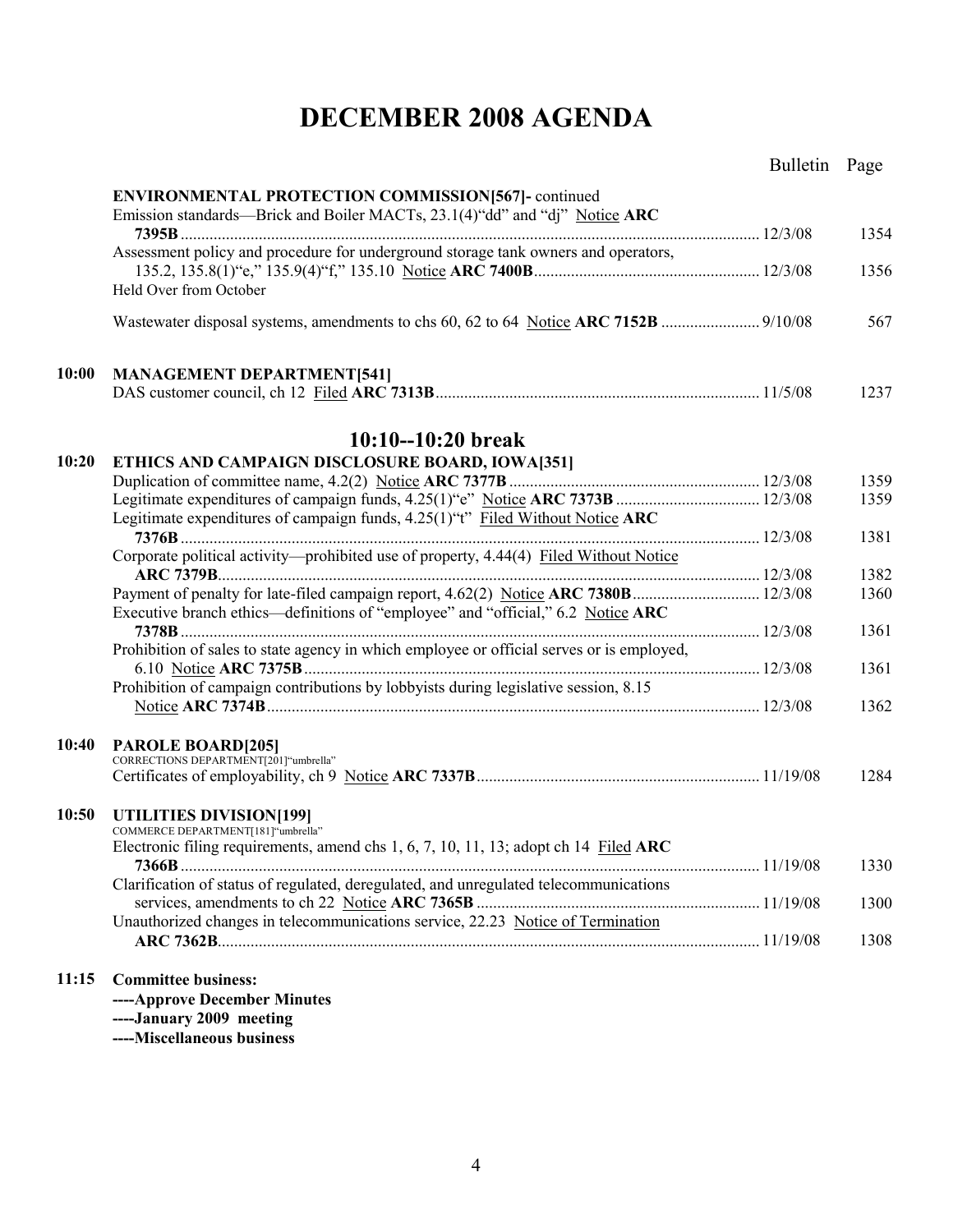|                                                                                                                           | Bulletin Page |              |
|---------------------------------------------------------------------------------------------------------------------------|---------------|--------------|
| No Representative requested to appear                                                                                     |               |              |
| XX:00 ADMINISTRATIVE SERVICES DEPARTMENT[11]                                                                              |               |              |
|                                                                                                                           |               | 1220         |
| Information technology—board membership, audit of fees, 20.5, 20.8(6) Filed ARC                                           |               | 1220         |
| Information technology—participating agencies, operational standards, 25.1, 25.5(5)                                       |               | 1221         |
| Eligibility of charitable agencies—criteria included in campaign, 71.6(1)"f" and "h"                                      |               | 1222         |
| XX:00 BANKING DIVISION[187]                                                                                               |               |              |
| COMMERCE DEPARTMENT[181]"umbrella"<br>Mortgage bankers and mortgage brokers, 18.1 to 18.5, 18.6(4), 18.8, 18.10(1), 18.23 |               | 1309         |
| XX:00 CORRECTIONS DEPARTMENT[201]                                                                                         |               |              |
|                                                                                                                           |               | 1381         |
| XX:00 CREDIT UNION DIVISION[189]<br>COMMERCE DEPARTMENT[181]"umbrella"                                                    |               |              |
| Update of references to Iowa Code, amendments to chs 1, 3, 6, 7, 9 to 17, 19, 23, 25                                      |               |              |
|                                                                                                                           |               | 1123         |
| XX:00 CULTURAL AFFAIRS DEPARTMENT[221]                                                                                    |               | 1127         |
|                                                                                                                           |               |              |
| XX:00 EDUCATIONAL EXAMINERS BOARD[282]<br>EDUCATION DEPARTMENT[281]"umbrella"                                             |               |              |
|                                                                                                                           |               | 1223         |
|                                                                                                                           |               | 1224         |
|                                                                                                                           |               | 1224<br>1129 |
| Substitute authorization for preschool special education, 14.143 Notice ARC 7329B 11/5/08                                 |               | 1225         |
| XX:00 HISTORICAL DIVISION[223]<br>CULTURAL AFFAIRS DEPARTMENT[221]"umbrella"                                              |               |              |
| Historical resource development program funding policies, 49.2, 49.3 Notice ARC                                           |               |              |
|                                                                                                                           |               | 1363         |
| XX:00 IOWA PUBLIC EMPLOYEES' RETIREMENT SYSTEM[495]                                                                       |               |              |
| Covered wages; reemployment earnings limit, contributions and interest, 6.3, 12.8(4) "e"                                  |               | 1389         |
|                                                                                                                           |               |              |
| XX:00 MEDICINE BOARD[653]<br>PUBLIC HEALTH DEPARTMENT[641] "umbrella"                                                     |               | 1241         |